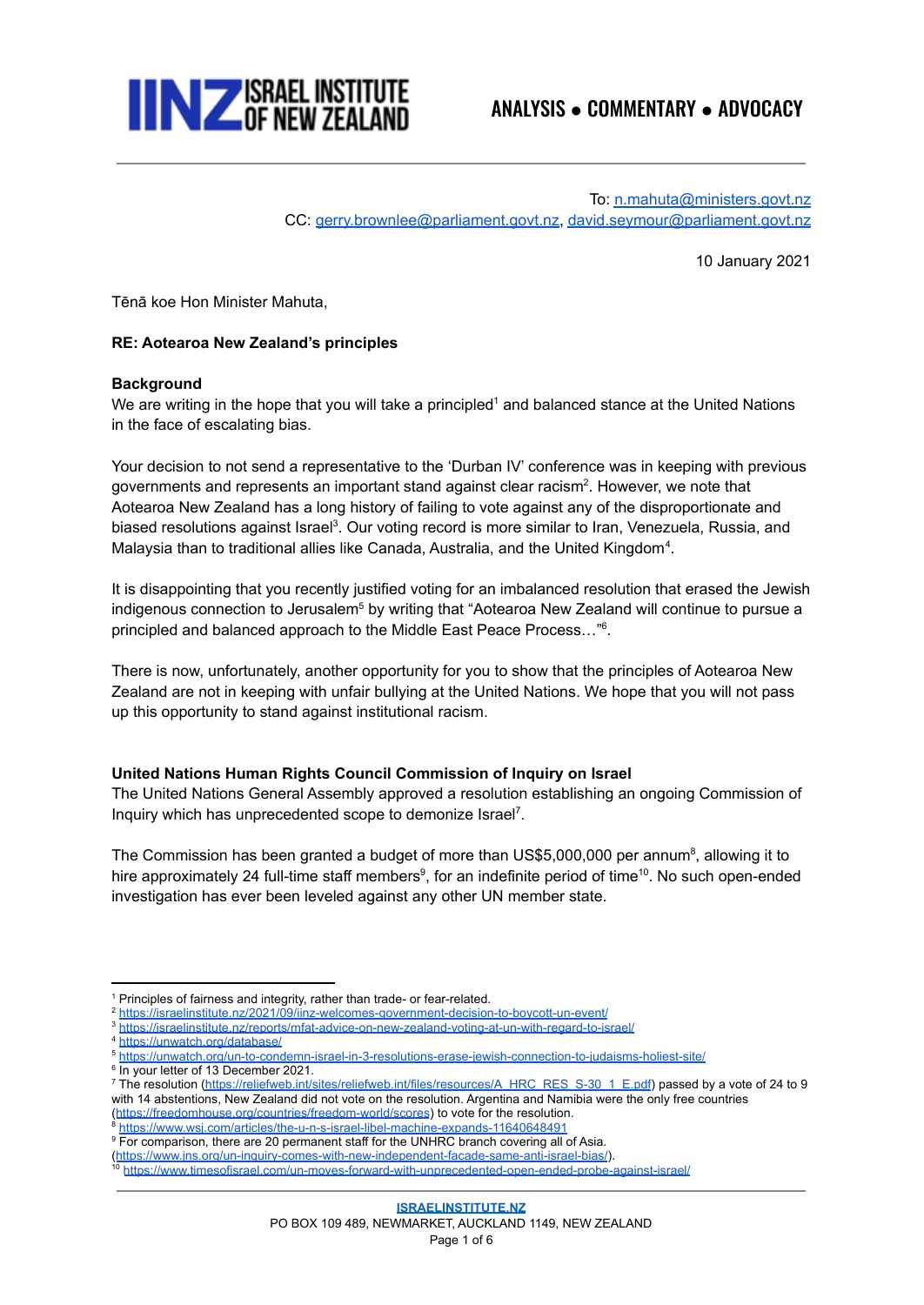

It is a mark of shame that New Zealand voted in favour of the budget<sup>11</sup>. Traditional allies like Australia, Canada, and the United Kingdom abstained; the United States voted against and said the probe "perpetuates a practice of unfairly singling out Israel in the UN and, like prior US administrations, we strongly oppose such treatment of Israel,"<sup>12</sup>.

Australia said that it was not a member of the UNHRC and could not vote against the resolution when it was approved in May. A representative explained that the mandate for this particular probe "is excessively broad" and "over-resourced," adding that Australia affirms "Israel's right to self-defense in accordance with international law." 13

The Canadian representative also commented that the probe was a particularly "unacceptable outlier" and that the resources needed were "significantly larger than" those allocated for "all of the investigations we approved resources for today." 14

We cannot understand how a government that continually claims to be "principled and balanced", like Aotearoa New Zealand, could continue to support the singling out of the only Jewish nation at the United Nations. We hope that you will raise your voice on this matter, Minister, and speak out against the myriad other ways in which the United Nations has acted in a biased manner.

This is the 33rd commission of inquiry, fact-finding mission or other investigative body created by the UNHRC, and the ninth to target Israel<sup>15</sup>. The structural bias and the council's inordinate focus on the Jewish state has led to the situation where, from 2006 to 2019, the number of UNHRC resolutions condemning Israel was roughly equal to those condemning all other nations combined<sup>16</sup>.

The basis of the inquiry is the Israel-Hamas flare-up of violence in May, in which Israel defended itself from more than 4,400 rockets launched by terror groups in Gaza over an 11-day period<sup>17</sup>.

The inquiry, however, calls for submissions of evidence of any crimes ever allegedly committed by Israeli officials at any point in the past, back to the "root causes" of the conflict, or even in the future, as the inquiry's mandate knows no end — a provision unique to this particular commission. Neither the resolution nor the Commission mentions Hamas<sup>18</sup>, nor rockets, and the only civilians acknowledged are Palestinians. Instead, it sets up a mechanism to destroy the modern Jewish state by criminalizing its self-defense.

Particularly insidious and inflammatory is the inquiry's primary purpose: to delegitimize the Jewish state by characterizing it as guilty of "systematic discrimination and repression based on national, ethnic, racial or religious identity." This is reminiscent of the "Zionism is racism" slogan that was part of the antisemitism evident in the Durban I conference<sup>19</sup> - part of the reason New Zealand has not attended commemorations of that event - and the infamous 1975 UN General Assembly Resolution 3379 that New Zealand opposed and which was revoked in 1991<sup>20</sup>.

<sup>11</sup> <https://www.jpost.com/israel-news/article-689705>

<sup>12</sup> ibid

<sup>14</sup> ibid <sup>13</sup> ibid

<sup>15</sup> <https://www.jns.org/un-inquiry-comes-with-new-independent-facade-same-anti-israel-bias/>

<sup>16</sup> <https://www.fdd.org/analysis/2021/06/09/unhrc-creates-flawed-commission-of-inquiry/>. It is shameful that New Zealand has remained silent in the face of such clear institutional bias, making a mockery of claims to be "principled and balanced".

<http://high-level-military-group.org/pdf/hlmg-interim-assessment-gaza-conflict-may-2021.pdf>

<sup>&</sup>lt;sup>18</sup> There was an historic, first-ever resolution to condemn Hamas proposed at the UN General Assembly in 2018 but due to a procedural vote that New Zealand shamefully abstained from (<https://israelinstitute.nz/2018/12/nz-governments-vile-abstention/>), it did not proceed.<br><sup>19</sup> https://israelinstitute.nz/2018/12/nz-governments-vile-abstention/), it did not proceed.

<https://www.foxnews.com/world/un-conference-reparations-racism-pompeo-anti-semitism>

<sup>20</sup> <https://jcpa.org/article/the-1975-zionism-is-racism-resolution-the-rise-fall-and-resurgence-of-a-libel/>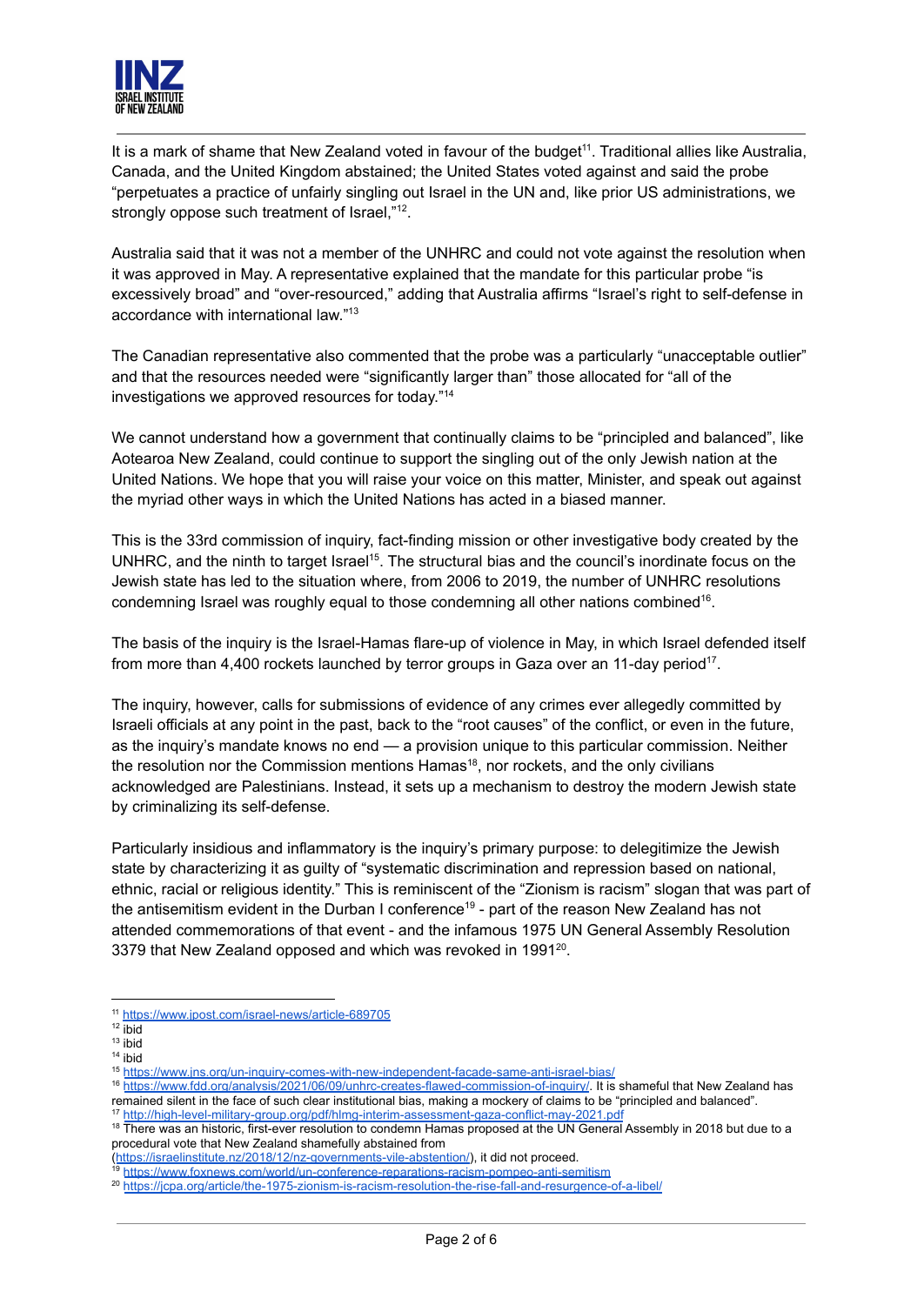

# **The Commission members**

All three members of the Commission have shown bias against Israel, making a mockery of the claim of "independence".

The commission is currently led by South Africa's Navi Pillay, who served as the UN high commissioner for human rights and has displayed a consistent, well-documented animus toward Israel. Her accusations of illegal Israeli conduct during the Gaza flotilla raid of 2010 were later refuted by a UN commission headed by Sir Geoffrey Palmer<sup>21</sup>.

Pillay is a leading champion of the UN Durban conference's antisemitic mantra that the Jewish state is a racist state<sup>22</sup>. As High Commissioner during the 2008-09 and 2014 Gaza wars, Pillay played a pivotal role in promoting<sup>23</sup> the Goldstone report<sup>24</sup>. Since leaving office, she's made a habit of promoting BDS<sup>25</sup> and accusing Israel of apartheid<sup>26</sup>.

The two other members of the Commission are Millon Kothari and Chris Sidoti, both with public records of anti-Israel extremism<sup>27</sup> and Palestinian partisanship<sup>28</sup>.

# **The Issues**

The Commission has asked for submissions on the topics below. We have provided some commentary that you may wish to consider submitting<sup>29</sup>.

> *1. Underlying root causes of recurrent tensions, instability and protraction of conflict in and between the Occupied Palestinian Territory, including East Jerusalem, and Israel; as well as systematic discrimination and repression based on national, ethnic, racial or religious identity;*

The root cause of all the tensions and instability between Israel and the Arabs of Judea, Samaria, and Gaza, is the complete unwillingness of the Arab leadership to acknowledge Israel's existence is permanent, legal, historical and moral, and its insistence on rejection of this reality. The Arab leadership is opposed to Israel's existence and prefers conflict over peace as is demonstrated daily and has been for 73+ years<sup>30</sup>.

The conflict has no racial or ethnic roots. It might well have religious aspects as the PA and Hamas operate as fundamentalist, radical, Islamic supremacist organizations, thus any non-Muslim entity is offensive to them<sup>31,32,33,34</sup>. Hence they have significantly reduced the Christian populations in their respective regions and eliminated the Jews completely<sup>35,36</sup>.

- ([https://www.washingtonpost.com/opinions/reconsidering-the-goldstone-report-on-israel-and-war-crimes/2011/04/01/AFg111JC](https://www.washingtonpost.com/opinions/reconsidering-the-goldstone-report-on-israel-and-war-crimes/2011/04/01/AFg111JC_story.html) story.html) "If I had known then what I know now, the Goldstone Report would have been a different document."
- <sup>25</sup> <https://bdsmovement.net/news/250-prominent-south-africans-call-for-sanctions-stop-annexation>

<sup>27</sup> <https://newsarchive.ohchr.org/EN/NewsEvents/Pages/DisplayNews.aspx?NewsID=1029&LangID=E>

- ([https://www.caef.ca/post/caef-submission-to-the-un-human-rights-council-commission-of-inquiry-on-israel\)](https://www.caef.ca/post/caef-submission-to-the-un-human-rights-council-commission-of-inquiry-on-israel)
- <sup>30</sup> <https://israelinstitute.nz/2020/05/why-is-there-no-two-state-solution/>
- 31 [https://avalon.law.yale.edu/20th\\_century/hamas.asp](https://avalon.law.yale.edu/20th_century/hamas.asp)
- <sup>32</sup> <https://palwatch.org/page/17562>
- <sup>33</sup> <https://www.jpost.com/Middle-East/PA-Hamas-wont-recognize-Jewish-state>
- <sup>34</sup> <https://www.jpost.com/middle-east/pa-death-penalty-for-those-who-sell-land-to-jews>
- <sup>35</sup> <https://www.jpost.com/Opinion/The-Christian-crisis-612032>

<sup>21</sup> <https://unwatch.org/issue-315-importance-palmer-report/>

<sup>22</sup> [https://www.un.org/en/durbanreview2009/stmt20-04-09\\_pillay.shtml](https://www.un.org/en/durbanreview2009/stmt20-04-09_pillay.shtml)

<sup>&</sup>lt;sup>23</sup> [https://www.un.org/webcast/unhrc/12th/statements/Statement\\_by\\_High\\_Commissioner\\_on\\_Gaza\\_Conflict.pdf](https://www.un.org/webcast/unhrc/12th/statements/Statement_by_High_Commissioner_on_Gaza_Conflict.pdf)

<sup>&</sup>lt;sup>24</sup> The lead author of the report famously wrote

<sup>26</sup> <https://www.youtube.com/watch?v=6sIEfCf1Dhs>

<sup>&</sup>lt;sup>29</sup> This is based on the work of Andria Spindel of the Canadian Antisemitism Education Foundation <sup>28</sup> <https://www.ichr.ps/en/media-center/1366.html>

<sup>36</sup> <https://worldpopulationreview.com/world-cities/gaza-population>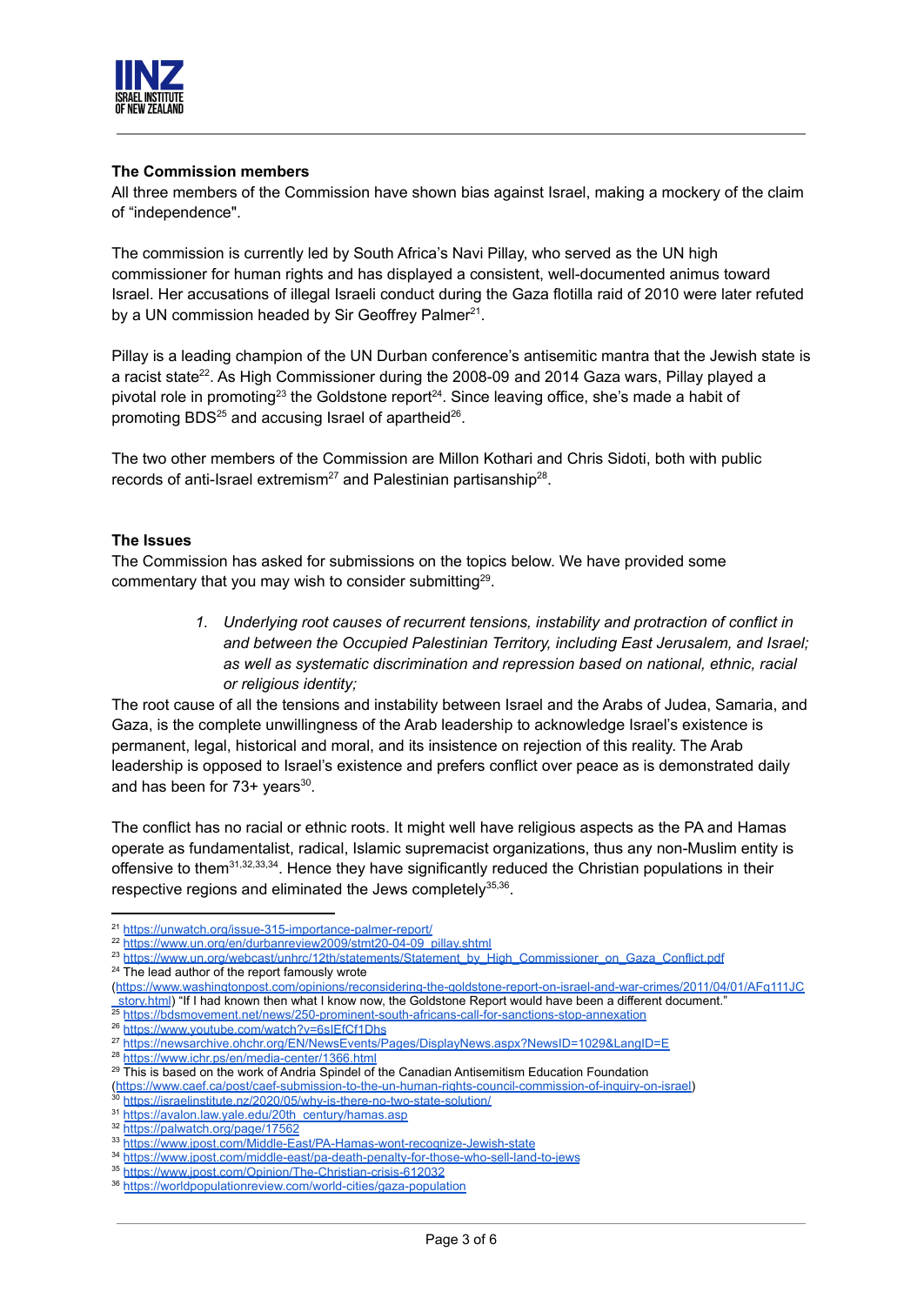

In contrast, the Christian and Arab populations of Israel continue to rise<sup>37,38</sup>. Further, there is no "systematic discrimination and repression based on national, ethnic, racial or religious identity" in Israel. The 20% Arab population (predominantly Muslim) have equal voting rights and protection under law<sup>39</sup>. An Arab party is part of the current government<sup>40</sup>, and Arab Israelis have excelled in all aspects of Israeli society - including the IDF<sup>41</sup>, judiciary<sup>42</sup>, sports<sup>43</sup>, and popular entertainment<sup>44</sup>. There are also positive steps taken by the Israeli government to support Arab communities<sup>45</sup>.

> *2. Facts and circumstances regarding alleged violations of international humanitarian law and alleged violations and abuses of international human rights law leading up to and since 13 April 2021;*

Hamas and the Palestinian Authority are responsible for incitement to violence<sup>46</sup>, abuses of human rights<sup>47</sup> and attacks on civilians and attempts to destroy Israel<sup>48</sup>. Every conflict between Gaza and Israel was initiated by Hamas which brutally took control of the territory after Israel withdrew in 2005<sup>49</sup>. That is fact and thousands of rockets fired into Israel prove it, as do terror tunnels and fire balloons and smoking tires<sup>50</sup>. They are not for the well-being of their citizens and Hamas punish any who don't obey them or who seek peace with Israel<sup>51</sup>.

In contrast, Israel has an independent judicial system, including a Supreme Court that is one of the most respected judicial authorities in the world in seeking to grapple with the difficult problems brought on by democracies engaged in battles with terrorist organisations and hybrid terror-armies<sup>52</sup>.

# *3. Identification of those responsible [for the violence in May 2021];*

Clearly the leadership of Hamas and the Palestinian Authority and all of their associated entities are responsible for crimes against humanity<sup>53</sup>, breaches of human rights<sup>54</sup>, terror and the rewarding of terror<sup>55</sup>, terror training at UNRWA operated schools and camps<sup>56,57</sup>, and encouraging violence on Arabic media<sup>58</sup>.

An interim analysis of the May conflict by military experts<sup>59</sup> clearly states "Israel's response [to terror acts] was measured, carefully calibrated and sought to eliminate threats to its population and territory within the law. In particular, the IDF scrupulously observed International Humanitarian Law, specifically the principles of necessity, proportionality distinction and precautions."

<sup>37</sup> <https://www.jewishpress.com/news/israel/christian-population-in-israel-grew-by-1-4-in-2020/2021/12/21/>

<sup>38</sup> <https://www.jpost.com/israel-news/article-690169>

<sup>39</sup> <https://www.jewishvirtuallibrary.org/the-status-of-arabs-in-israel>

<sup>40</sup> [https://www.timesofisrael.com/arab-israeli-raam-party-makes-history-by-joining-bennett-lapid-coalition/](https://www.timesofisrael.com/arab-israeli-raam-party-makes-history-by-joining-bennett-lapid-coalition/%E2%80%8B)

<sup>42</sup> <https://www.timesofisrael.com/arab-judge-appointed-as-vice-president-of-supreme-court/> <sup>41</sup> <https://www.sar-el.org/israels-highest-ranking-muslim-soldier-speaks-out/>

<sup>43</sup> <https://fansided.com/2021/11/30/shahd-abboud-arab-israeli-basketball-captain/>

<sup>44</sup> <https://www.timesofisrael.com/arab-israeli-wins-israels-master-chef/>

<sup>&</sup>lt;sup>45</sup> For example <https://www.al-monitor.com/originals/2022/01/electricity-law-connects-bedouin-homes-israels-power-grid> and https://www.haaretz.com/israel-news/business/.premium-israel-invests-4-million-for-arabs-in-high-tech-1.9505649

<https://jewishjournal.org/2021/12/23/pa-incitement-and-hamas-are-behind-the-recent-wave-of-attacks/>

<sup>47</sup> <https://www.haaretz.com/1.5008902>

<sup>48</sup> <https://jcpa.org/article/hamas-human-rights-violations-in-the-2021-gaza-war/>

<sup>49</sup> <https://www.jpost.com/israel-news/on-this-day-in-2005-israel-completes-disengagement-from-the-gaza-strip-679288>

<sup>50</sup> <http://high-level-military-group.org/pdf/hlmg-smoke-mirrors-six-weeks-violence-gaza-border.pdf>

<sup>51</sup> <https://abcnews.go.com/International/wireStory/hamas-arrests-gaza-activists-zoom-call-israelis-70066610>

<sup>52</sup> <http://high-level-military-group.org/pdf/hlmg-israels-security-challenges-today.pdf>

<sup>53</sup> <https://jcpa.org/the-gaza-war-2014/legal-aspects-hamas-war-on-israel/>

<sup>54</sup> <https://www.camera.org/article/the-washington-post-covers-human-rights-abuses-committed-by-palestinian-officials/>

<sup>55</sup> <https://www.jpost.com/Arab-Israeli-Conflict/PA-must-halt-pay-for-slay-policy-for-peace-and-prosperity-analysis-616521>

<sup>56</sup> <https://www.israelnationalnews.com/news/193373>

<sup>57</sup> <https://www.gatestoneinstitute.org/65/unrwa-and-terrorism>

<sup>58</sup> <https://palwatch.org/page/20711>

<sup>59</sup> <http://high-level-military-group.org/pdf/hlmg-interim-assessment-gaza-conflict-may-2021.pdf>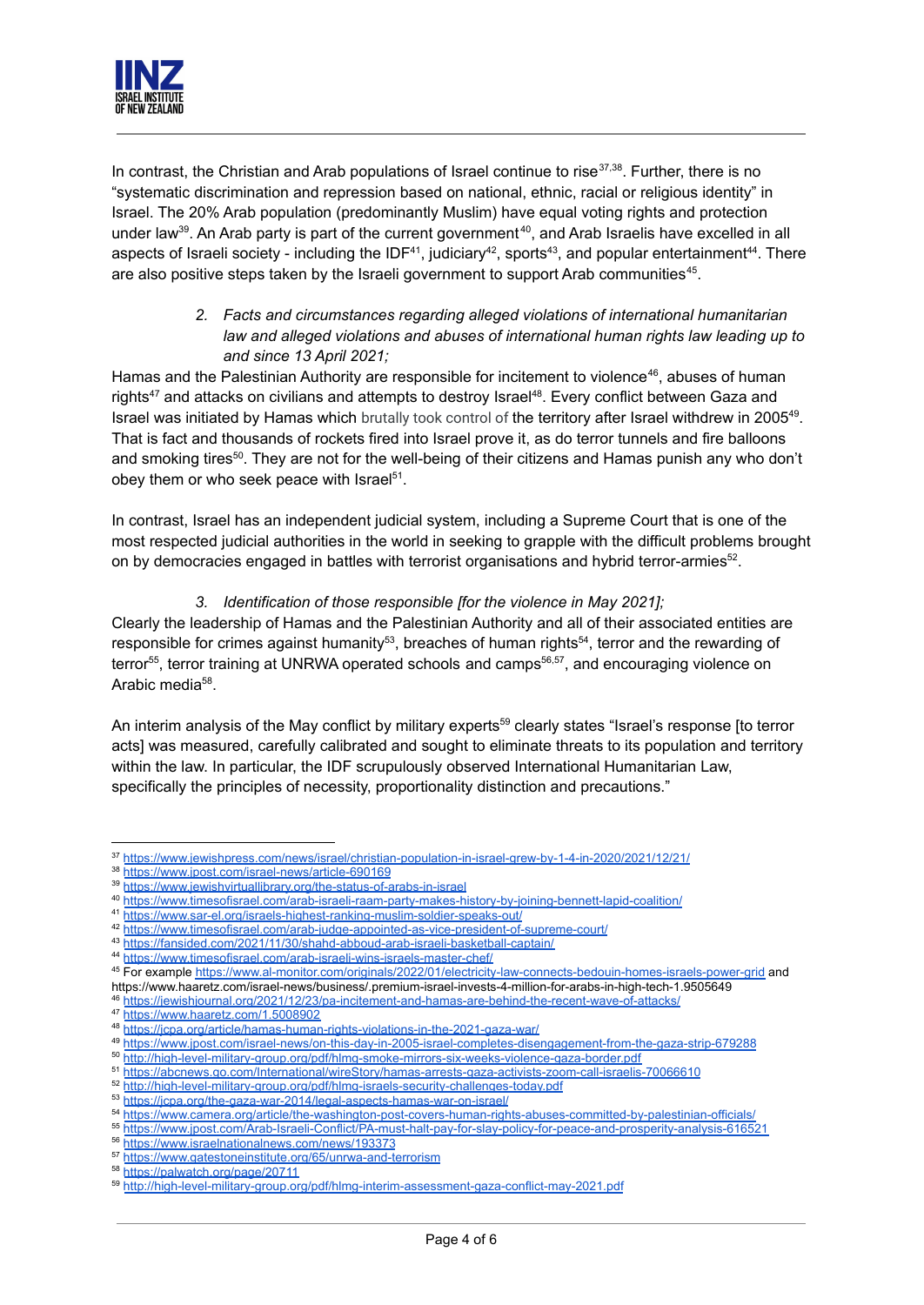

The experts go on to discuss the causes of the conflict and conclude "The proximate cause of the May conflict was a power struggle between Hamas and Fatah." and identify Hamas as the group primarily responsible for the violence<sup>60</sup> A similar conclusion was reached by independent international law experts, who highlighted both Israel's right to self defense and Hamas' use of Palestinian civilians as human shields<sup>61,62</sup>.

> *4. Recommendations on accountability measures, with a view to avoiding and ending impunity and ensuring legal accountability, including individual criminal and command responsibility;*

This inquiry must deal with facts and hold the terrorists, Hamas and the Palestinian Authority, accountable for their many crimes, their promotion and conducting of terror, the murder of innocent people, and their constant incitement. Nothing will change as long as the Hamas Charter promotes the destruction of Israel, death to Jews, and the leadership refuses to negotiate a permanent peace. Likewise nothing will change as long as the PA educational system promotes violence against Israelis 63 .

Accountability requires action and the UNHRC has taken no action against the perpetrators of terror, namely Hamas and the PA, and their accomplices, funders, associates and support organizations.

Singling out Israel for defending her citizens<sup>64</sup> cannot advance peace. It is a perversion of the noble goals of the United Nations and the Human Rights Council in particular.

> *5. Recommendations on measures to be taken by third States to ensure respect for international humanitarian law in the Occupied Palestinian Territory, including East Jerusalem.*

Since the very premise of this inquiry is based on falsehoods and anti-Israel sentiments and fabrications, there is no expectation that recommendations to hold the guilty accountable will ever be adopted, yet alone implemented.

If peace is ever to be achieved between the Palestinian Arabs and the Israeli government, the change has to come from the Arabs. Israel wants peace. The Arab Palestinian leaders want the destruction of Israel<sup>65</sup>. Today, peace exists with the realists and the Arab countries that want more for their citizens than the "dead or else" wishes of Hamas and the Palestinian Authority<sup>66</sup>.

Third party countries, like Aotearoa New Zealand, can hold the Arab governing bodies accountable: cut off PA funding for pay-for-slay policies $^{67}$ ; refuse to fund UNRWA and move the responsibility for real refugees to where it rightfully belongs with UNHCR<sup>68</sup>; and eliminate the training of terrorists and so-called martyrs.

Third party states, like Aotearoa New Zealand, can call for a thorough investigation of the fraud and embezzlement that is suspected by the PA $^{69,70}$  who are not developing opportunities for young Arabs

(<https://israelinstitute.nz/reports/iinz-report-on-new-zealand-support-for-unrwa/>).

<sup>66</sup> [https://www.jpost.com/middle-east/abraham-accords-one-year-later-the-inside-story-676440](https://www.jpost.com/middle-east/abraham-accords-one-year-later-the-inside-story-676440%E2%80%8B)

<sup>69</sup> <https://www.gatestoneinstitute.org/12103/palestinian-authority-corruption> <sup>68</sup> <https://israelinstitute.nz/reports/iinz-report-on-new-zealand-support-for-unrwa/>

<sup>&</sup>lt;sup>60</sup> ibid

<sup>61</sup> [https://98f2f7f5-93ed-4a21-b23f-3f28cbb690f5.filesusr.com/ugd/3445b6\\_727f4323a7d047eeb3a02224bc455ae3.pdf](https://98f2f7f5-93ed-4a21-b23f-3f28cbb690f5.filesusr.com/ugd/3445b6_727f4323a7d047eeb3a02224bc455ae3.pdf)

<sup>&</sup>lt;sup>63</sup> New Zealand funds UNRWA schools that use the PA textbooks <sup>62</sup> <https://www.fdd.org/analysis/2021/06/23/hold-hamas-accountable-for-human-shields-use-during-the-may-2021-gaza-war/>

<sup>64</sup> <http://high-level-military-group.org/pdf/hlmg-interim-assessment-gaza-conflict-may-2021.pdf>

<sup>65</sup> <https://www.jns.org/opinion/why-do-radicals-support-palestinians-seeking-to-destroy-israel-and-kill-jews/>

<sup>67</sup> <https://nypost.com/2021/08/13/pay-to-slay-is-the-true-face-of-the-peace-process-for-israelis-and-palestinians/>

<sup>70</sup> <https://bit.ly/34gsv7n>